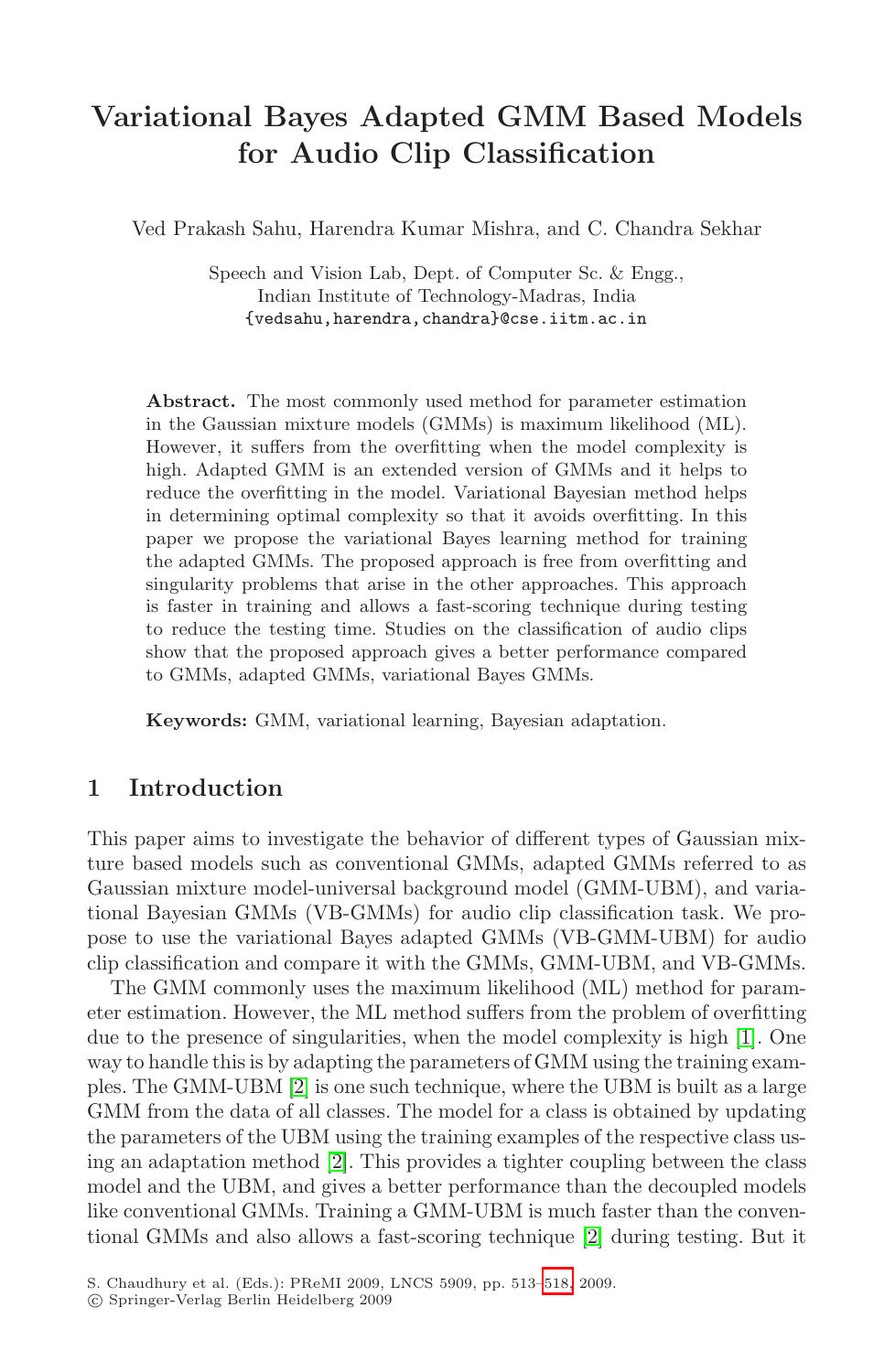#### 514 V. Prakash Sahu, H. Kumar Mishra, and C. Chandra Sekhar

suffers from the overfitting whe[n](#page-5-0) the model complexity is high. To overcome this problem, the VB-GMMs [1] can be used. The VB approach for GMMs helps to determine the optimal number of components to build a model [1]. It prunes the mixture components which are not useful. Hence the variational approach does not suffer from overfitting and has good generalization capabilities [3]. Variational approach assumes that the parameters are not uniquely specified, but instead are modeled by probability density functions. This introduces an additional set of hyperparameters for the distributions of parameters [1].

In this work, we propose to use the VB-GMM-UBM. In the proposed approach, we build the UBM using the variational approach instead of the ML method. Training the UBM using the variational approach gives an optimal number of components in the UBM. The hyperparameters of each component in the UBM are used to derive the Gaussian parameters for the corresponding component in the UBM. The class model is obtained by Bayesian adaptation that adapts the Gaussian parameters of the UBM using the training examples of that class. The proposed approach is observed to be faster in training. It is free from singularity and overfitting problems that arise in the other approaches. This generalizes the model well and hence its performance is better compared to the other models.

Section 2 describes the proposed VB-GMM-UBM approach. Section 3 presents the experimental studies and the summary of the work is presented in section 4.

# **2 Variational Bayes Adapted GMMs**

## **2.1 Variational Gaussian Mixture Models**

The GMMs can be trained using the variational approach. The distribution of d-dimensional feature vectors  $\mathbf{X} = {\mathbf{x}_1, \mathbf{x}_2, ..., \mathbf{x}_n, ..., \mathbf{x}_N}$  can be written as a linear superposition of Gaussians in the form  $p(\mathbf{x}_n) = \sum_{k=1}^{K} \pi_k \mathcal{N}(\mathbf{x}_n | \mu_k, \mathbf{\Lambda}_k^{-1}),$ where  $\pi_k$ ,  $\mu_k$  and  $\Lambda_k$  are the mixture weight, mean vector and precision matrix, respectively for  $k^{th}$  Gaussian. In Bayesian approach, we assume priors for the parameters. The conjugate priors are the Dirichlet distribution  $Dir(\pi|\alpha)$  for mixture weights, Gaussian distribution  $\mathcal{N}(\mu|\mathbf{m},(\beta\mathbf{\Lambda})^{-1})$  for mean, and Wishart distribution  $W(\mathbf{\Lambda}|\mathbf{W}, \nu)$  for precision matrix. Here  $\{\alpha, \beta, \nu, \mathbf{m}, \mathbf{W}\}\$  form a set of hyperparameters. This set of hyperparameters can be obtained using the EM approach [1] as follows:

**(E)xpectation Step :** Responsibility  $r_{nk}$  of the  $k^{th}$  component for the  $n^{th}$ example  $\mathbf{x}_n$  is defined as  $r_{nk} = \frac{\rho_{nk}}{\sum_{j=1}^K \rho_{nj}}$ . Here,

$$
\ln \rho_{nk} = d\beta_k^{-1} + \nu_k (\mathbf{x}_n - \mathbf{m}_k)^T \mathbf{W}_k (\mathbf{x}_n - \mathbf{m}_k) + \sum_{i=1}^d \psi \left( \frac{\nu_k + 1 - i}{2} \right)
$$

$$
+ d \ln 2 + \ln |\mathbf{W}_k| + \psi(\alpha_k) + \psi(\sum_{k=1}^K \alpha_k), \tag{1}
$$

and  $\psi$  is the gamma function.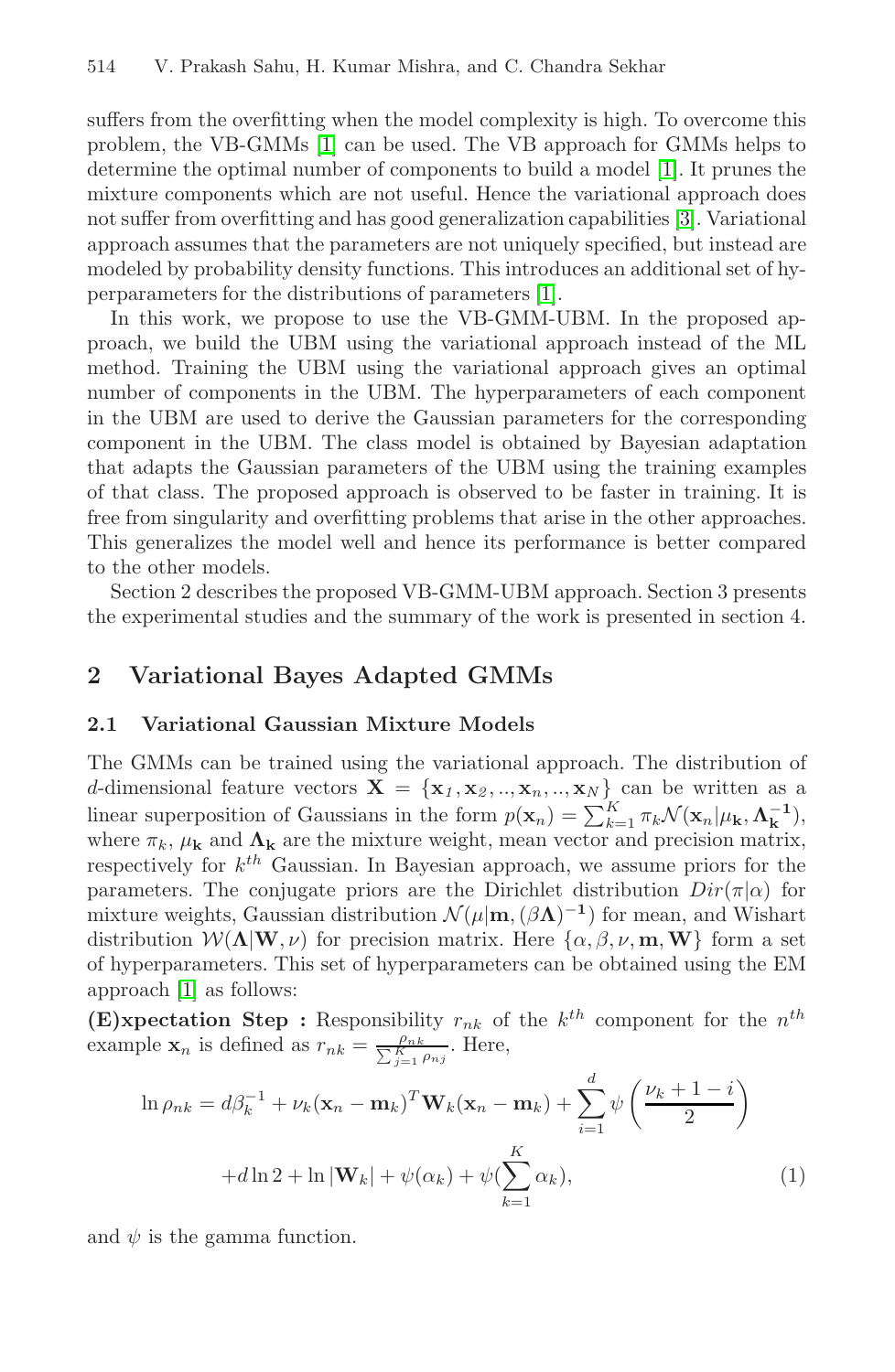**(M)aximization Step :** Hyperparameters are updated as follows:

$$
\alpha_k = \alpha_0 + N_k, \qquad \beta_k = \beta_0 + N_k, \qquad \mathbf{m}_k = \frac{1}{\beta_0 + N_k} (\beta_0 \mathbf{m}_0 + N_k \bar{\mathbf{x}}_k),
$$
  

$$
\nu_k = \nu_0 + N_k, \qquad \mathbf{W}_k^{-1} = \mathbf{W}_0^{-1} + N_k \mathbf{S}_k + \frac{\beta_0 N_k}{\beta_k} (\bar{\mathbf{x}}_k - \mathbf{m}_0) (\bar{\mathbf{x}}_k - \mathbf{m}_0)^T, \tag{2}
$$

where,

$$
N_k = \sum_{n=1}^{N} r_{nk}, \qquad \bar{\mathbf{x}}_k = \frac{1}{N_k} \sum_{n=1}^{N} r_{nk} \mathbf{x}_n, \qquad \mathbf{S}_k = \frac{1}{N_k} \sum_{n=1}^{N} r_{nk} (\mathbf{x}_n - \bar{\mathbf{x}}_k) (\mathbf{x}_n - \bar{\mathbf{x}}_k)^T.
$$
\n(3)

Here  $N_k$ ,  $\bar{\mathbf{x}}_k$ ,  $S_k$  are the intermediate values used to update the hyperparameters. Initial values for priors  $\{\alpha_0, \beta_0, \nu_0, \mathbf{m}_0, \mathbf{W}_0\}$  are chosen as suggested in [3].

## **2.2 Universal Background Model (UBM)**

In the VB-GMM-UBM system, the first step is to generate the UBM [2,4]. The UBM is a single and class-independent large GMM. Given N training examples,  $X = \{x_1, \ldots, x_N\}$ , we train the UBM using the VB-EM method described in the previous subsection. This gives the hyperparameters for each mixture component in the UBM. However, Bayesian adaptation needs Gaussian parameters of the mixture components, that are used to build the class specific models by updating the UBM parameters. Hence, the conversion of hyperparameters to the Gaussian parameters is performed in the UBM before the adaptation process starts. In the process of obtaining the Gaussian parameters, we first determine the probabilistic alignment of training examples to the UBM mixture components. The responsibility of a training example  $\mathbf{x}_n$  for the  $k^{th}$  mixture in the UBM is computed as follows:

$$
\zeta_{nk} = \frac{\alpha_k p_k(\mathbf{x}_n)}{\sum_{j=1}^K \alpha_j p_j(\mathbf{x}_n)}.
$$
\n(4)

Here,  $p_k(\mathbf{x}_n)$  is calculated using the student's t-distribution for  $k^{th}$  mixture of the UBM as  $p_k(\mathbf{x}_n) = \text{St}(\mathbf{x}_n | \mathbf{m}_k, \mathbf{L}_k, \nu_k + 1 - d)$ , where  $\mathbf{m}_k$  is the mean vector,  $\mathbf{L}_k$  is the precision matrix given by  $\mathbf{L}_k = (\beta_k(\nu_k + 1 - d)/(1 + \beta_k))\mathbf{W}_k$ , and K is the number of mixtures in the UBM. Then we use the responsibility  $\zeta_{nk}$  to compute the Gaussian parameters such as weight  $w_k$ , mean  $\mu_k$  and variance  $\sigma_k^2$ of  $k^{th}$  component as follows:

$$
w_k = \sum_{n=1}^{N} \zeta_{nk}, \qquad \mu_k = \frac{1}{w_k} \sum_{n=1}^{N} \zeta_{nk} \mathbf{x}_n, \qquad \sigma_k^2 = \frac{1}{w_k} \sum_{n=1}^{N} \zeta_{nk} (\mathbf{x}_n - \mu_k) (\mathbf{x}_n - \mu_k)^t.
$$
\n(5)

## **2.3 Adaptation of Class Model from UBM**

Once the Gaussian parameters of the UBM are computed, the next step is to get the GMM for each class. The class model is obtained by adapting the Gaussian parameters of the UBM using the training examples of the corresponding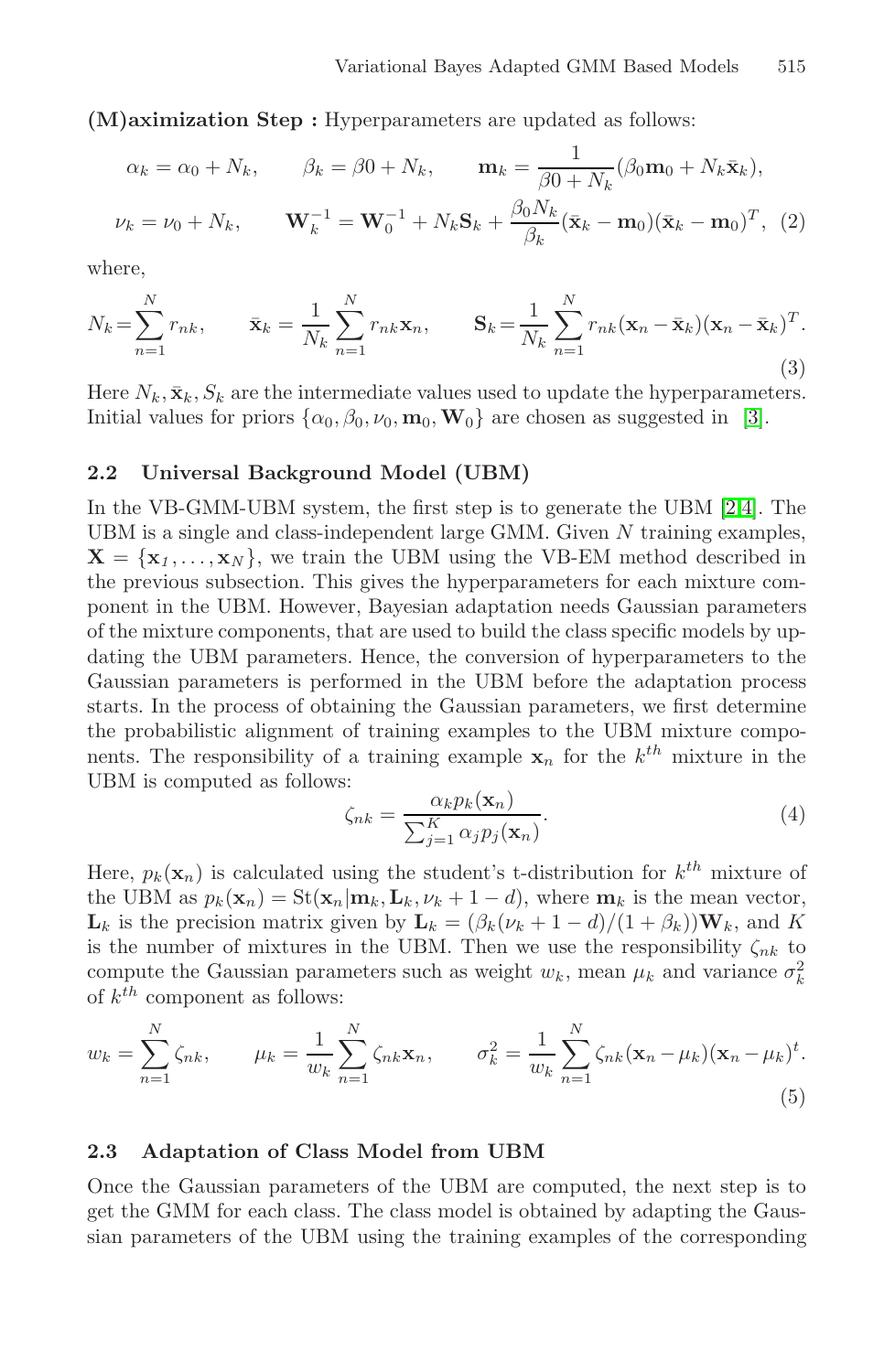#### 516 V. Prakash Sahu, H. Kumar Mishra, and C. Chandra Sekhar

class [2,5]. Given a UBM and R training vectors  $X = \{x_1, \ldots, x_R\}$  from a class, we first determine the probabilistic alignment of the training vectors onto the Gaussian mixture components in UBM. For  $k^{th}$  mixture in the UBM, the responsibility  $\xi_{rk}$  is computed as follows:

$$
\xi_{rk} = \frac{w_k p_k(\mathbf{x}_r)}{\sum_{j=1}^K w_j p_j(\mathbf{x}_r)}.\tag{6}
$$

Then  $\xi_{rk}$  and  $\mathbf{x}_r$  are used to compute the new parameters as follows:

<span id="page-3-0"></span>
$$
\tilde{w_k} = \sum_{r=1}^R \xi_{rk}, \qquad \tilde{\mu_k} = \frac{1}{\tilde{w_k}} \sum_{r=1}^R \xi_{rk} \mathbf{x}_r, \qquad \tilde{\sigma_k}^2 = \frac{1}{\tilde{w_k}} \sum_{r=1}^R \xi_{rk} (\mathbf{x}_r - \tilde{\mu}_k) (\mathbf{x}_r - \tilde{\mu}_k)^t.
$$
\n(7)

The new parameters  $\{\tilde{w_k}, \tilde{\mu_k}, \tilde{\sigma_k}^2\}$  obtained from the class specific training data are used to update the old UBM parameters  $\{w_k, \mu_k, \sigma_k^2\}$  for  $k^{th}$  mixture to get the adapted parameters as follows:

$$
\hat{w_k} = [\alpha_k^w \tilde{w}_k / R + (1 - \alpha_k^w) w_k] \gamma,
$$
\n(8)

$$
\hat{\mu_k} = \alpha_k^m \tilde{\mu_k} + (1 - \alpha_k^m)\mu_k,\tag{9}
$$

$$
\hat{\sigma_k}^2 = \alpha_k^v \tilde{\sigma_k}^2 + (1 - \alpha_k^v)(\sigma_k^2 + \mu_k^2) - \hat{\mu_k}^2, \tag{10}
$$

where  $\mu_k^2$  a[nd](#page-5-1)  $\hat{\mu_k}^2$  ar[e d](#page-3-0)i[ago](#page-3-0)nal elements of matrix  $\mu_k \mu_k^{\ t}$  and  $\hat{\mu_k} \hat{\mu_k}^t$  respectively.

The adaptation coefficients  $\{\alpha_k^w, \alpha_k^m, \alpha_k^v\}$  control the balance between the old and new par[am](#page-5-5)eters for the weights, means, and variances respectively. The scale factor,  $\gamma$  is computed over all adapted mixture weights to ensure that their sum is unity. For each mixture and each parameter, a data-dependent adaptation coefficient  $\alpha_k^{\rho}, \rho = \{w, m, v\}$ , is defined as  $\alpha_k^{\rho} = \frac{\tilde{w}_k}{\tilde{w}_k + r^{\rho}}$ , where  $r^{\rho}$  is a fixed relevance factor for parameter  $\rho$ . The performance is insensitive to relevance factors in the range  $\lfloor 8 - 20 \rfloor$  [2]. We have used a relevance factor of 16. The update of parameters described in Eqs. (8)-(10) can be derived from the general maximum a posteriori (MAP) estimation for a GMM using constraints on the prior distribution described in [6].

In the next section, we study the performance of conventional GMMs, GMM-UBM, VB-GMM and VB-GMM-UBM for audio clip classification task.

# **3 Studies and Results**

In this section we present our studies on [a](#page-5-6)udio clip classification. We compare the performance of the proposed approach with that of conventional GMMs, GMM-UBM and VB-GMM.

The audio data set used in our study includes 180 audio clips from 5 categories : advertisement, cartoon, cricket, football, and news from different TV channels, where 120 clips used for training and remaining clips used for testing. The duration of an audio clip is approximately 20 seconds. The 14-dimension features used are clip-based, and are extracted from frame-based features [7]. The features for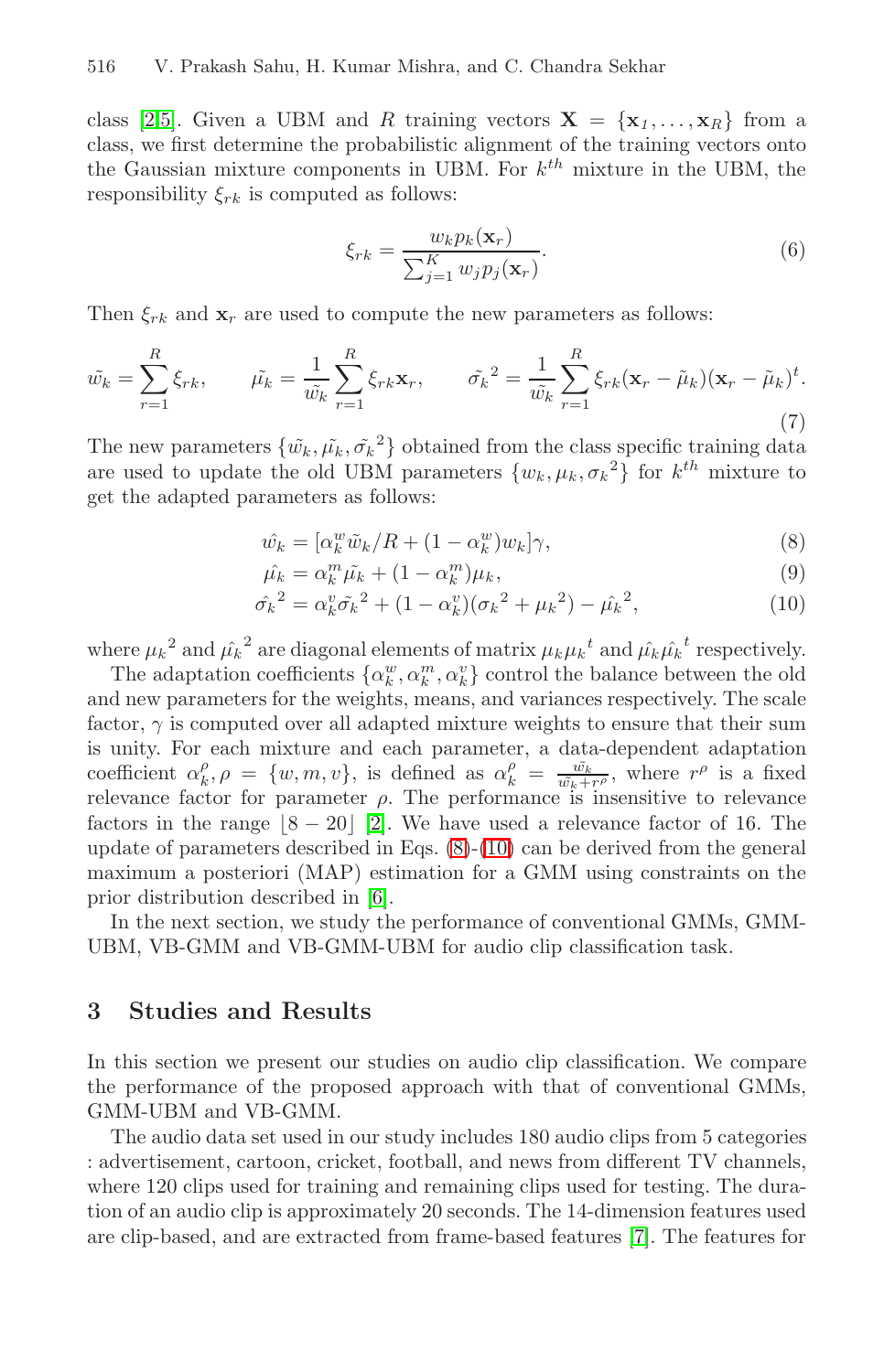| Audio Class GMMs GMM- |       |            | $VB-$       | <b>VB-GMM</b> |  |
|-----------------------|-------|------------|-------------|---------------|--|
|                       |       | <b>UBM</b> | <b>GMMs</b> | $-UBM$        |  |
| Ads                   | 67.21 | 77.04      | 68.85       | 78.68         |  |
| Cartoon               | 72.15 | 91.13      | 86.07       | 96.20         |  |
| Cricket               | 66.67 | 70.00      | 78.33       | 93.33         |  |
| Football              | 57.38 | 80.32      | 96.72       | 96.72         |  |
| <b>News</b>           | 73.09 | 83.33      | 89.74       | 91.02         |  |
| Average               | 67.30 | 80.36      | 83.94       | 91.18         |  |

<span id="page-4-0"></span>**Table 1.** Audio clip classification accuracy (in  $\%$ ) for the GMMs, GMM-UBM, VB-GMMs, and VB-GMM-UBM

**Table 2.** Performance of GMM-UBM and VB-GMM-UBM for adapting different sets of parameters (W=weight, M=mean, V=variance)

| Adapted Set of | $Performance (\%)$ |                    |  |  |
|----------------|--------------------|--------------------|--|--|
| Parameters     |                    | GMM-UBM VB-GMM-UBM |  |  |
| W              | 15.89              | 74.36              |  |  |
| M              | 74.85              | 82.01              |  |  |
| $\overline{V}$ | 28.90              | 73.74              |  |  |
| W, M           | 78.03              | 90.26              |  |  |
| W.             | 33.53              | 86.72              |  |  |
| M.             | 79.34              | 89.38              |  |  |
|                | 80.36              | 91.18              |  |  |

clip-based are volume standard deviation, volume dynamic range, volume undulation, 4Hz modulation energy, ZCR standard deviation, nonsilence ratio, pitch standard deviation, similar pitch ratio, nonpitch ratio, frequency centroid, bandwidth, and energy ratio in subbands.

Table 1 shows the classification accuracy of conventional GMMs, GMM-UBM, VB-GMMs, and VB-GMM-UBM on audio clip data. It is seen that the GMM-UBM performs better than the conventional GMMs. In GMM-UBM, adapted class models localize the most unique features for each target audio class and perform better than conventional GMMs. It is also seen that VB-GMM gives a better average performance than the GMM-UBM. This is because the UBM trained by ML method suffers from singularity and overfitting problems. These problems also propagate to the final class model through the adaptation process. Such problems [ar](#page-4-0)e resolved when the UBM is trained using the variational learning method. The advantage of the variational approach is that the final number of Gaussian components is generally smaller than the initial ones. This is due to the fact that the VB method makes the model selection and parameter learning at the same time. The proposed VB-GMM-UBM model gives 91.18% classification accuracy. The performance is significantly higher compared to 67.30% in GMMs, 80.36% in GMM-UBM and 83.94% in VB-GMMs.

We study the effect of adapting different sets of parameters during generation of the audio class models. Table 2 shows the performance of GMM-UBM and VB-GMM-UBM on adaptation of different sets of Gaussian parameters. It is seen that the mean adaptation plays a more significant role in the GMM-UBM